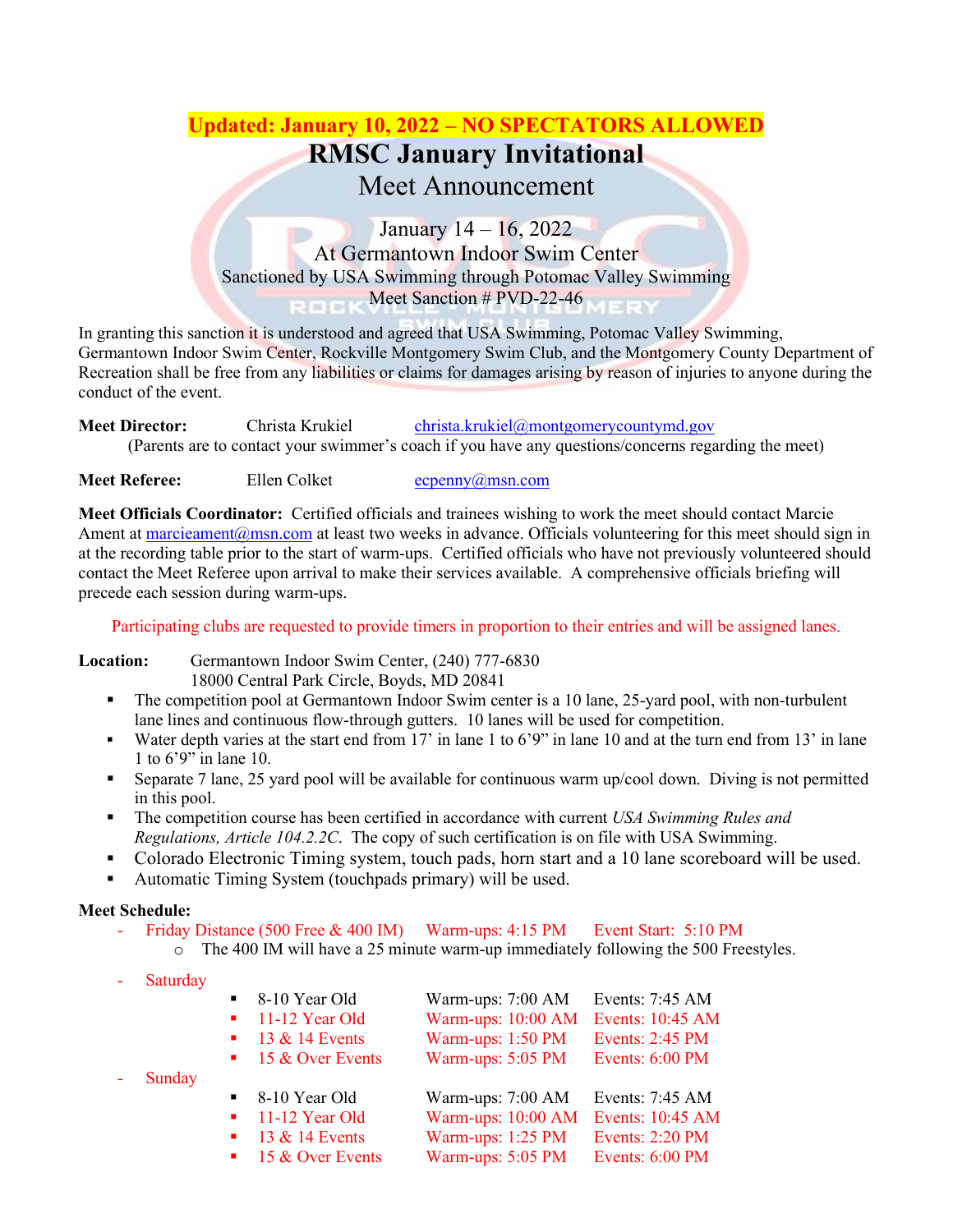The Meet Director reserves the right to adjust meet warm-ups and session start times based upon the number of entries received.

**Eligibility:** This meet is open to invited Potomac Valley Swimming Athletes of RMSC and Blue Wave Swim Team. No swimmer will be permitted to compete in the meet unless the swimmer is registered as an athlete member of USA Swimming as provided in *USA Swimming Rules and Regulations*, Article 302.

Swimmers will compete at the age attained on the first day of the meet. It may be necessary to limit entries due to the time constraints.

**Disability Swimmers:** PVS and host clubs along with their Meet Directors are committed to the [Inclusion Policy](http://www.pvswim.org/disability/inclusion_policy.html) as adopted by the BOD. Athletes with a disability are welcomed and are asked to provide advance notice of desired accommodations to the Meet Director. The athlete (or the athlete's coach) is also responsible for notifying the session referee of any disability prior to the competition.

#### **COVID-19 Considerations:**

- An inherent risk of exposure to COVID-19 exists in any public place where people are present. COVID-19 is a contagious disease that can lead to severe illness and death. According to the Centers for Disease Control and Prevention, senior citizens and individuals with underlying medical conditions are especially vulnerable.
- USA Swimming, Inc., cannot prevent you (or your child(ren)) from becoming exposed to, contracting, or spreading COVID-19 while participating in USA Swimming sanctioned events. It is not possible to prevent against the presence of the disease. Therefore, if you choose to participate in a USA Swimming sanctioned event, you may be exposing yourself to and/or increasing your risk of contracting or spreading COVID-19.
- BY ATTENDING OR PARTICIPATING IN THIS COMPETITION, YOU VOLUNTARILY ASSUME ALL RISKS ASSOCIATED WITH EXPOSURE TO COVID-19 AND FOREVER RELEASE AND HOLD HARMLESS USA SWIMMING, POTOMAC VALLEY SWIMMING, ROCKVILLE MONTGOMERY SWIM CLUB, AND GERMANTOWN INDOOR SWIM CENTER AND EACH OF THEIR OFFICERS, DIRECTORS, AGENTS, EMPLOYEES OR OTHER REPRESENTATIVES FROM ANY LIABILITY OR CLAIMS INCLUDING FOR PERSONAL INJURIES, DEATH, DISEASE OR PROPERTY LOSSES, OR ANY OTHER LOSS, INCLUDING BUT NOT LIMITED TO CLAIMS OF NEGLIGENCE AND GIVE UP ANY CLAIMS YOU MAY HAVE TO SEEK DAMAGES, WHETHER KNOWN OR UNKNOWN, FORESEEN OR UNFORESEEN, IN CONNECTION WITH EXPOSURE, INFECTION, AND/OR SPREAD OF COVID-19 RELATED TO PARTICIPATION IN THIS COMPETITION.
- We have taken enhanced health and safety measures for all attending this meet, however we cannot guarantee that you will not become infected with COVID-19. All attending this meet must follow all posted instructions while in attendance. An inherent risk of exposure to COVID-19 exists in any public place where people are present. By attending this meet, you acknowledge the contagious nature of COVID-19 and voluntarily assume all risks related to exposure to COVID-19.
- By choosing to attend this meet you agree to comply with all health and safety mandates and guidelines of USA Swimming, Potomac Valley Swimming, the State of Maryland, and Montgomery County.

### **COVID-19 Protocols:**

- Before entering the facility, all attendees (athletes, coaches, officials, volunteers, and spectators) are required to assess their own health for symptoms and exposure to COVID-19. Attendees will only be permitted entrance if answering "no" to the following questions:
	- o Do you feel any of the symptoms that fall under the symptoms of COVID-19 (fever over 100.4, cough, shortness of breath, etc.)?
	- o Has anyone in your family been sick or diagnosed with COVID-19 in the past 14 days?
	- o Has someone you've been in contact with been diagnosed with COVID-19 or been in contact with someone who has in the past 14 days?
- All attendees (athletes, coaches, officials, volunteers, spectators, etc.) MUST wear masks at all times, with the exception of athletes when warming up, cooling down, and competing. Masks must be affixed to the face without hands and must cover the nose and mouth.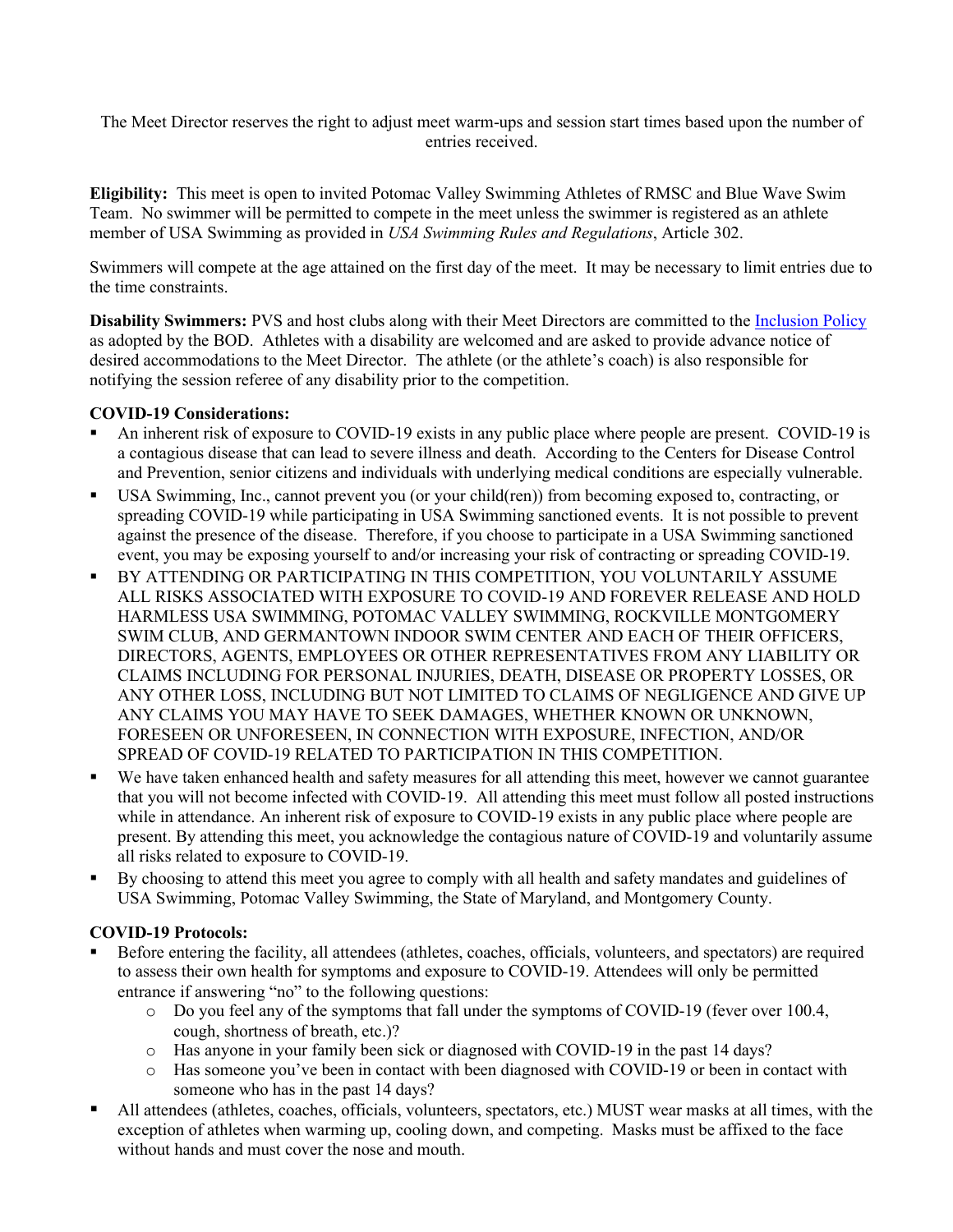- There is a limit of one spectator for each participating athlete. Spectators will only be permitted to view from the facility lobby. The meet will be live streamed on the RMSC YouTube channel.
- Before signing up your young swimmer, please consider that they can manage themselves for the duration of the meet with just their swim coach overseeing them, including being able to visit the bathroom independently.
- Locker room use should be minimized.
- Athletes should arrive and depart in their suits if possible.
- Athlete and Spectator chairs are not permitted in the facility.

### **Rules:**

- Current USA Swimming rules shall govern this meet.
- All applicable adults participating in or associated with this meet acknowledge that they are subject to the provisions of the USA Swimming [Minor Athlete Abuse Prevention Policy](https://www.usaswimming.org/safe-sport/minor-athlete-abuse-prevention-policy) ("MAAPP"), and that they understand that compliance with the MAAPP policy is a condition of participation in the conduct of this competition.
- No on-deck USA Swimming registration is permitted.
- In compliance with *USA Swimming Rules and Regulations*, the use of audio or visual recording devices, including a cell phone is not permitted in the changing areas, rest rooms, or locker rooms. Per PVS policy, the use of equipment capable of taking pictures (e.g., cell phones, cameras, etc.) is banned from behind the starting blocks during the entire meet, including warm up, competition and cool down periods.
- Deck changes are prohibited.
- Any swimmer entered in the meet must be certified by a USA Swimming member coach as being proficient in performing a racing start or must start each race from within the water. When unaccompanied by a member-coach, it is the responsibility of the swimmer or the swimmer's legal guardian to ensure compliance with this requirement.
- **•** Operation of a drone or any other flying devices is prohibited over the venue (pools, athlete/coach areas, spectator areas and open ceiling locker rooms) any time athletes, coaches, officials and/or spectators are present.
- Dive-over starts will be used.
- The Meet Director and the PVS Technical Committee reserve the right to limit events, heats, swimmers or adjust the format to conform with the 4-hour provision for the 12 &U sessions in Rule 205.3.1F.

### **Event Rules:**

- Seed times are short course yards.
- All events are timed finals.
- A contestant may enter no more than three  $(3)$  individual events per day, and no more than six  $(6)$  individual events for the meet.
- Friday distance events 500 Free and 400 IM will be swum fastest to slowest.
- Swimmer must provide their own timer & counter for the 500 and their own timer for the 400 IM.
- $\blacksquare$  The Meet Director reserves the right to combine girls & boys events/heats in order to reduce timelines.
- The Meet Director reserves the right to combine sessions in order to reduce timelines.
- The Meet Director reserve the right to limit the number of entries in distance events, if necessary, based on fastest entry times. The mixed Open 500 Free may be limited to 8 heats each and the mixed Open 400 IM may be limited to 6 heats. Any additional swimmers may be removed from the event. Swimmers who are removed from an event will be given the opportunity to add an event. Coaches are asked to enter swimmers in these events with this in mind.

**Positive Check In:** Positive check-in will be required in events 400 yards and longer. For those events requiring positive check-in, team coaches shall designate their swimmer's intention to swim the event on the forms provided at the scratch table. Athletes who have not checked in prior to the specified time will not be seeded into the event.

The Meet Director will determine if positive check-in will be necessary for other events in order to maintain manageable timelines. The Meet Director reserves the right to waive all positive check in.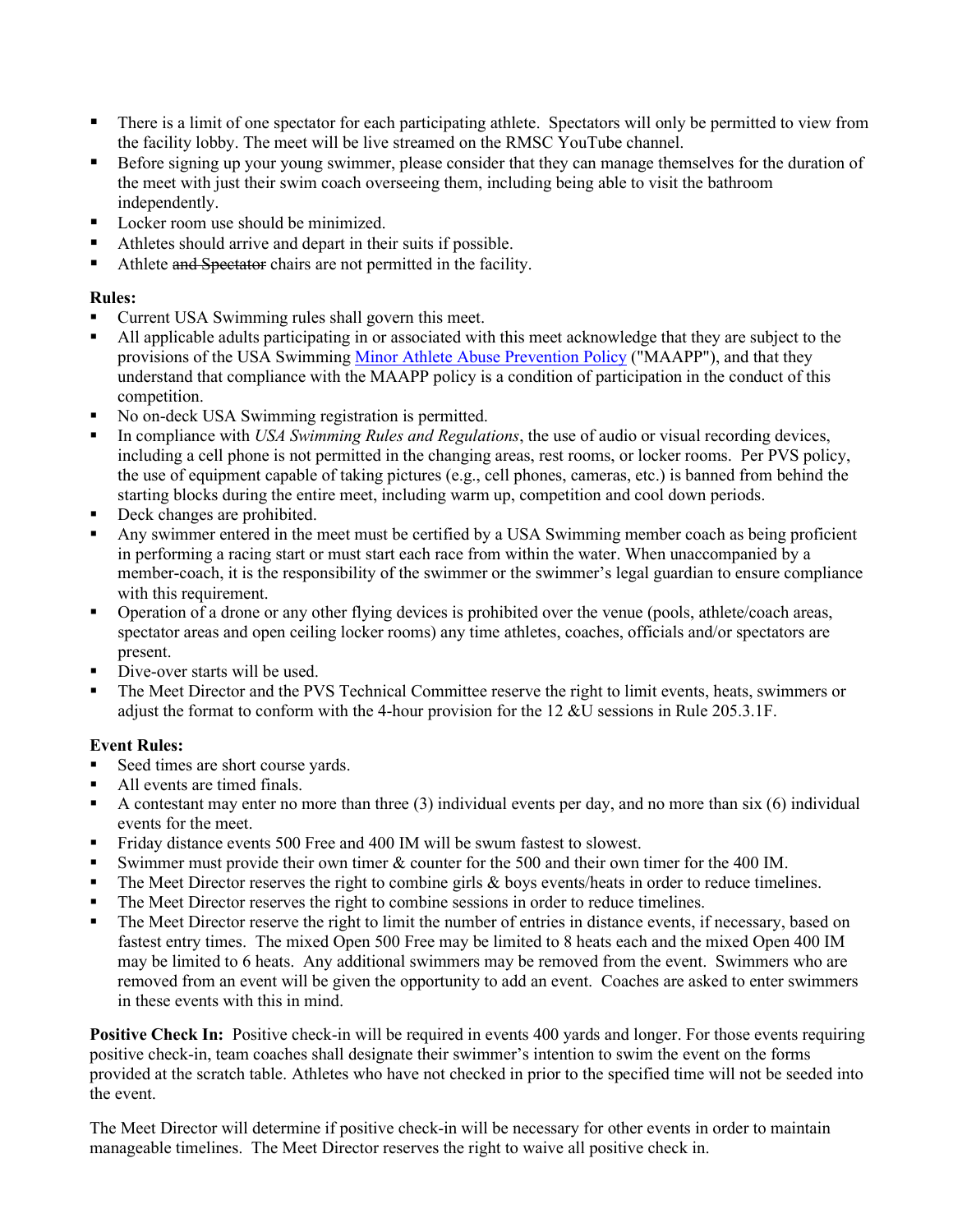Athletes who check into a deck-seeded event (positively checked in), have been seeded and fail to swim the event will be barred from their next scheduled individual event, unless excused by the referee before the event takes place.

Information regarding check in closing times and the possibility of additional check-in events will be available the week prior to the meet in the form of an email to each participating club.

**Warm-Up Procedures:** The prescribed Potomac Valley Swimming warm-up procedures and safety policies will be followed. Continuous warm-up and warm-down will be available throughout the meet. The Meet Director may determine the structure of the warm-up, including times and lane assignments.

**Supervision:** Coaches are responsible for the conduct of their swimmers and cleaning up for their team area. **No personal chairs allowed for swimmers or spectators in the facility.** 

**Credentials: Parents not working the meet as a deck official or volunteer timer/runner are not permitted on deck.** Only athletes, USA Swimming certified coaches, and deck officials will be permitted on the deck. Coaches and Officials should have proof of active USA Swimming membership with them at all times.

**Awards:** None

#### **Concessions:** None

**Meet Programs:** Heat sheets for events pre-seeded will be available on the RMSC meet page. <http://rmscswimming.com/meet-schedule-2021-2022/2021/9/11/january-invitational>

#### **Entry Procedures**:

- Team entry files must be emailed t[o christa.krukiel@montgomerycountymd.gov](mailto:christa.krukiel@montgomerycountymd.gov)
- Email subject should be labeled "RMSC January Invitational".
- Email entry must include entry report by name.
- In body of email include contact information (name, phone number, e-mail) of a club.
- Entries directly from individual team members will not be accepted.
- Entries by phone, mail or fax will not be accepted.
- The Meet Director will acknowledge receipt by return e-mail within 24 hours. If acknowledgement is not received within 24 hours, please contact the Meet Director again.
- Any club that enters an unregistered or improperly registered athlete, falsifies an entry in any way, or permits an unregistered coach to represent them, will be fined the sum of \$100 by PVS and no further entries will be accepted from the club until the said fine is paid.

### **Entry Information:**

- No late or deck entries will be accepted.
- Entry Fees: \$7.50 per individual event.
- **Entry Deadline: Tuesday, January 4, 2022 at 8:00 PM**
- Entry fee check payable to **ActiveMontgomery**
- Each club is requested to remit one check (no cash) to cover the entry fees of the entire team.
- Payment for entries from unattached swimmers not affiliated with a team must be received prior to the start of the meet. Payment may be made by cash or check.
- Entry fees are due with the meet entry. Unpaid fees will be reported to the PVS Administrative Office at the conclusion of the meet.
- Send payment to: Christa Krukiel

Germantown Indoor Swim Center 18000 Central Park Circle Boyds, Maryland 20841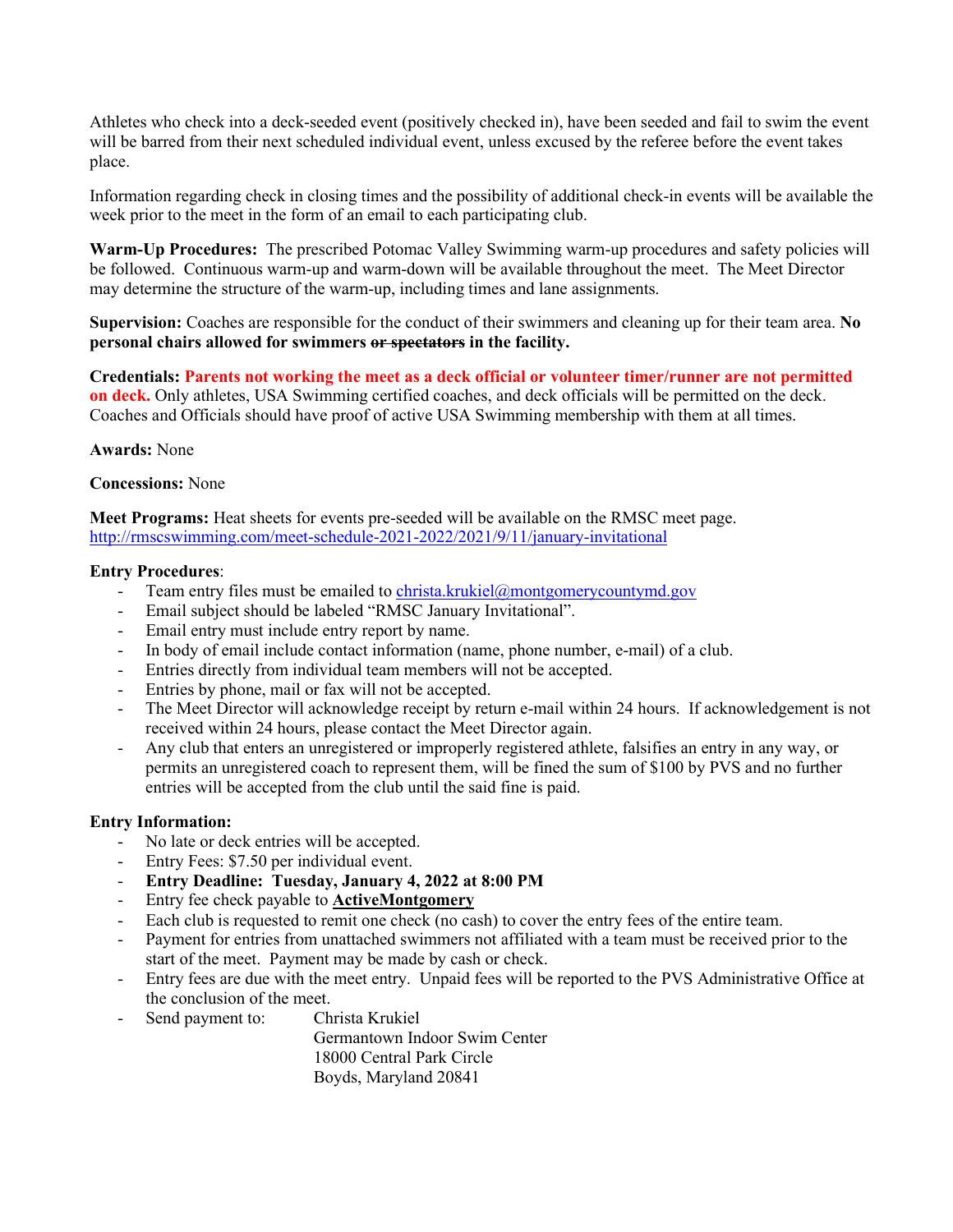#### **Swim Center Rules and Conduct**

At the request of [Montgomery County Recreation,](http://www.montgomerycountymd.gov/rectmpl.asp?url=/content/rec/aqua.asp) swimmers are not to leave the pool deck without appropriate attire. Coaches will be responsible for the conduct of their athletes while in the facility and surrounding grounds. Failure to follow these rules or any inappropriate behavior will result in the athlete being barred from further competition in the meet. Parents will be responsible for the conduct of any minor children that accompany them.

- No glass containers are permitted within the facility.
- Swimmers must be in direct contact with their supervising coach before they will be allowed to enter the pool for warm-up.
- No camera cell phones are permitted in the locker rooms.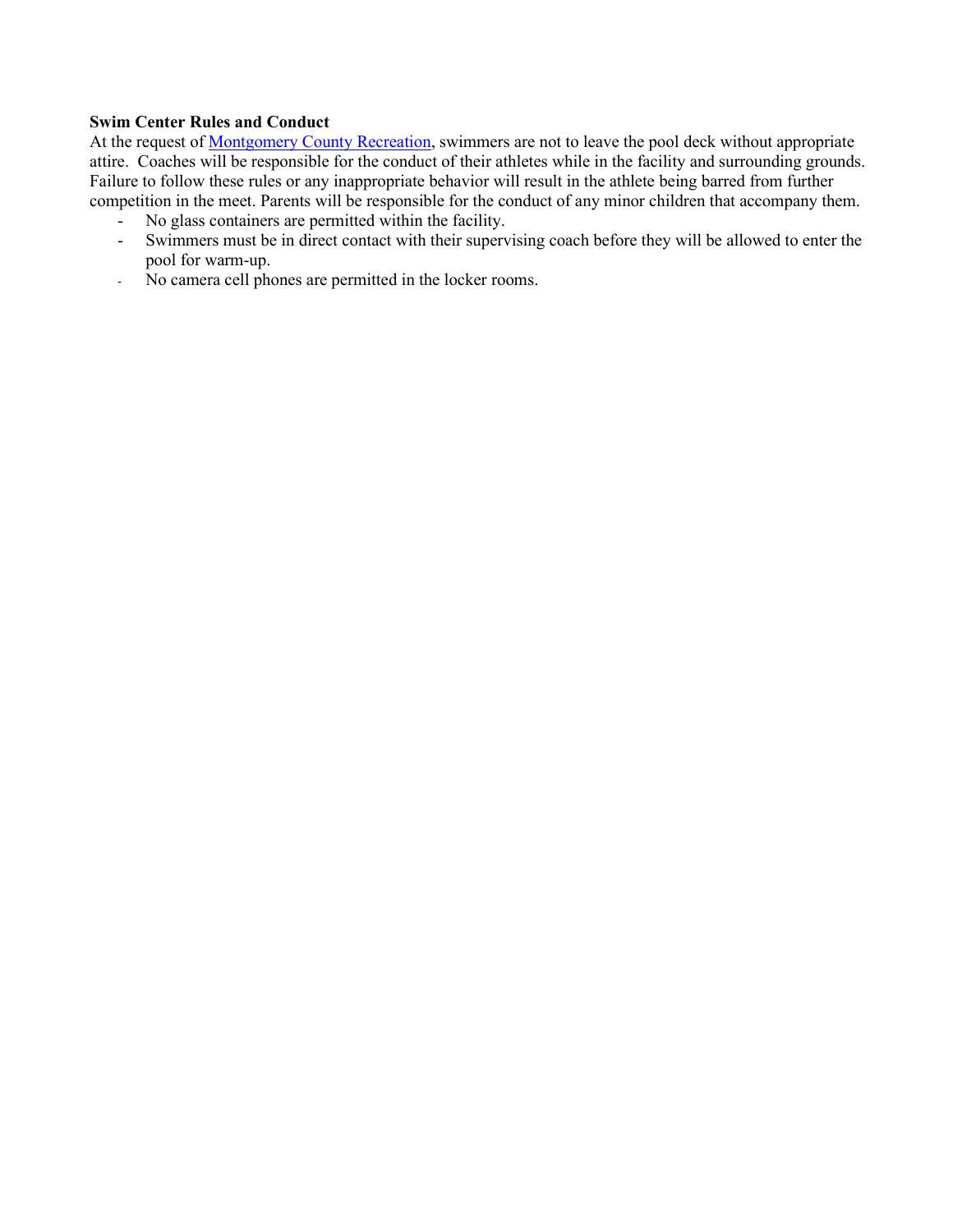# **RMSC January Invitational Friday**

**Warmups: 4:40 PM Events: 5:15 PM**

| Mixed | <b>Event Description</b> |  |
|-------|--------------------------|--|
|       | Mixed Open 500 Freestyle |  |
|       | Mixed Open 400 IM        |  |

## **– 10 Year Old Sessions**

| <b>SATURDAY - Warmups: 7:00 AM</b> |                            | <b>Events: 7:45 AM</b> |
|------------------------------------|----------------------------|------------------------|
| <b>Girls</b>                       | <b>Event Description</b>   | <b>Boys</b>            |
|                                    | 8-10 50 Backstroke         |                        |
|                                    | 8-10 200 Individual Medley |                        |
|                                    | 8-10 100 Butterfly         |                        |
|                                    | 8-10 50 Breaststroke       |                        |
|                                    | 8-10 100 Freestyle         |                        |

| <b>SUNDAY - Warmups: 7:00 AM</b> |                            | <b>Events: 7:45 AM</b> |
|----------------------------------|----------------------------|------------------------|
| <b>Girls</b>                     | <b>Event Description</b>   | <b>Boys</b>            |
| 47                               | 8-10 200 Freestyle         | 48                     |
| 49                               | 8-10 100 Breaststroke      | 50                     |
| 51                               | 8-10 50 Butterfly          | 52                     |
| 53                               | 8-10 100 Backstroke        | 54                     |
| 55                               | 8-10 50 Freestyle          | 56                     |
| 57                               | 8-10 100 Individual Medley | 58                     |

## **11 – 12 Year Old Sessions**

**SATURDAY - Warmups: 10:00 AM Events: 10:45 AM**

| <b>Girls</b> | <b>Event Description</b>    | <b>Boys</b> |
|--------------|-----------------------------|-------------|
| 13           | 11-12 200 Breaststroke      | 14          |
|              | 11-12 50 Backstroke         |             |
|              | 11-12 200 Individual Medley |             |
| 19           | 11-12 100 Butterfly         | 20          |
|              | 11-12 50 Breaststroke       | 22          |
| 23           | 11-12 100 Freestyle         | 24          |
| 25           | 11-12 200 Backstroke        |             |